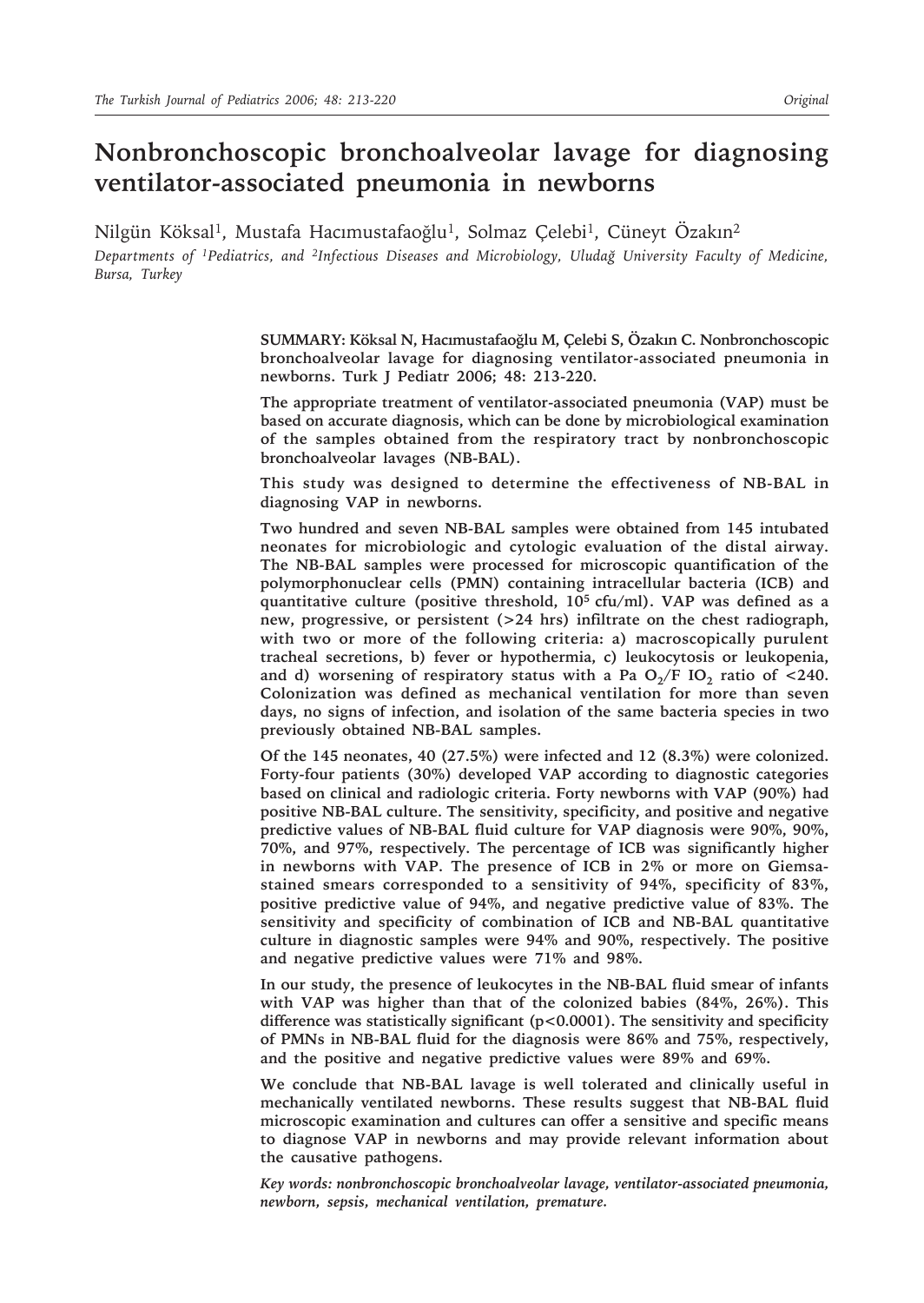Ventilator-associated pneumonia (VAP) is a common and severe complication of mechanical ventilation<sup>1</sup>. Its rate of occurrence ranges from 10% to 70% depending on the study population and diagnostic criteria. Substantial efforts have been devoted to improving the means for early and accurate diagnosis of VAP in neonatal intensive care unit (NICU) patients because of its high incidence and mortality2. The diagnosis of pneumonia in intubated, ventilated patients is difficult to confirm. This relates to the lack of specificity of physical examination findings, diagnostic imaging, cultures, and other laboratory tests. Organisms recovered from the upper airway or by suction through an endotracheal tube may be colonizers and not represent lower respiratory flora. Even bronchoscopic specimens may be contaminated by pharyngeal flora. Advances have been made in diagnosing VAP by quantitating the number of organisms recovered in bronchoalveolar lavage fluid. Organisms recovered in large numbers are the presumed etiologic agent<sup>3</sup>. Bronchoscopic bronchoalveolar lavage (B-BAL) has become a routine procedure for obtaining a sample of bronchoalveolar lavage fluid (BALF) in both adult and pediatric populations, including children requiring mechanical ventilation due to severe lung disease. B-BAL has been evaluated extensively, using quantitative culture techniques and microscopic identification of intracellular bacteria (ICB) in cells retrieved by B-BAL4. However, B-BAL is associated with deterioration of pulmonary mechanics and function as well as hypotension and pyrexia<sup>5</sup>. Alternatives include tracheal aspirate (TA) and non-bronchoscopic bronchoalveolar lavage (NB-BAL). Both are minimally invasive and relatively inexpensive techniques6. Several studies have shown that diagnostic accuracy of NB-BAL is similar to that of B-BAL7, and NB-BAL has therefore been used as a simple and inexpensive alternative to B-BAL7,8. The aim of this prospective study was to determine the effectiveness of NB-BAL fluid microscopic examination and culture in diagnosing VAP in newborns.

#### **Material and Methods**

This study was performed between January 1998 and May 2001 at the NICU of our hospital, with the approval of the ethical committee. Informed consent was obtained from the parents.

Non-bronchoscopic bronchoalveolar lavage (NB-BAL) was carried out in 145 neonates who were intubated and ventilated between January 1998 and May 2001 by intermittent mandatory ventilation. All consecutive patients who received mechanical ventilation for >48 hours were included. The bacteriology of NB-BAL from 145 newborns was studied. Specimens were obtained twice a week as long as the newborns were intubated. Clinical suspicion of VAP was defined as a new, progressive, or persistent (>48 hrs) infiltrate on the chest radiograph, with two or more of the following criteria: a) macroscopically purulent tracheal secretions, b) temperature of  $\geq 38.5^{\circ}$ C or  $<$ 36.5°C, c) leukocytosis of ≥20,000 cells/mm<sup>3</sup> or leukopenia of <4,000 cells/mm3, and d) worsening of respiratory status with a Pa  $O<sub>2</sub>$ / FiO<sub>2</sub> ratio of  $\leq$ 240. Colonization was defined as mechanical ventilation for more than seven days, no signs of infection and isolation of the same bacteria species in two consecutive samples of NB-BAL samples (9). All babies were followed for clinical findings (poor feeding, lethargy, apnea, tachypnea, jaundice, and temperature of  $\geq 38.5^{\circ}$ C or <36.5°C) and laboratory findings of neonatal sepsis (leukocytosis of  $\geq$ 20,000 cells/mm<sup>3</sup> or leukopenia <5,000 cells/mm3, thrombocytopenia, toxic granulation, vacuolization, total nonsegmented neutrophil count, immature/mature ratio), and were evaluated for pulmonary infection. The criteria for diagnosis of sepsis were as follows: presence of positive blood culture, or negative blood culture with the newborn presenting clinical signs of infection $10$ .

#### *Sampling Procedure*

The patients were all intubated, ventilated, and monitored by pulse oximeter, electrocardiogram, and intra-arterial blood pressure measurement. During the procedure, ventilation was provided by a T-Ayres bagging circuit delivering an  $FiO<sub>2</sub>$ of 1.0. The technique involves wedging a size 6F or 8F end hole suction catheter. A size 8 suction catheter was used for endotracheal tube size 3.5 mm internal diameter, and size 6 for 3.0 mm or smaller. The infant was positioned supine with the head turned 90° to the left; such a position virtually ensures that a catheter advanced down the trachea enters the right main bronchus. While ventilation continued, the catheter was introduced into the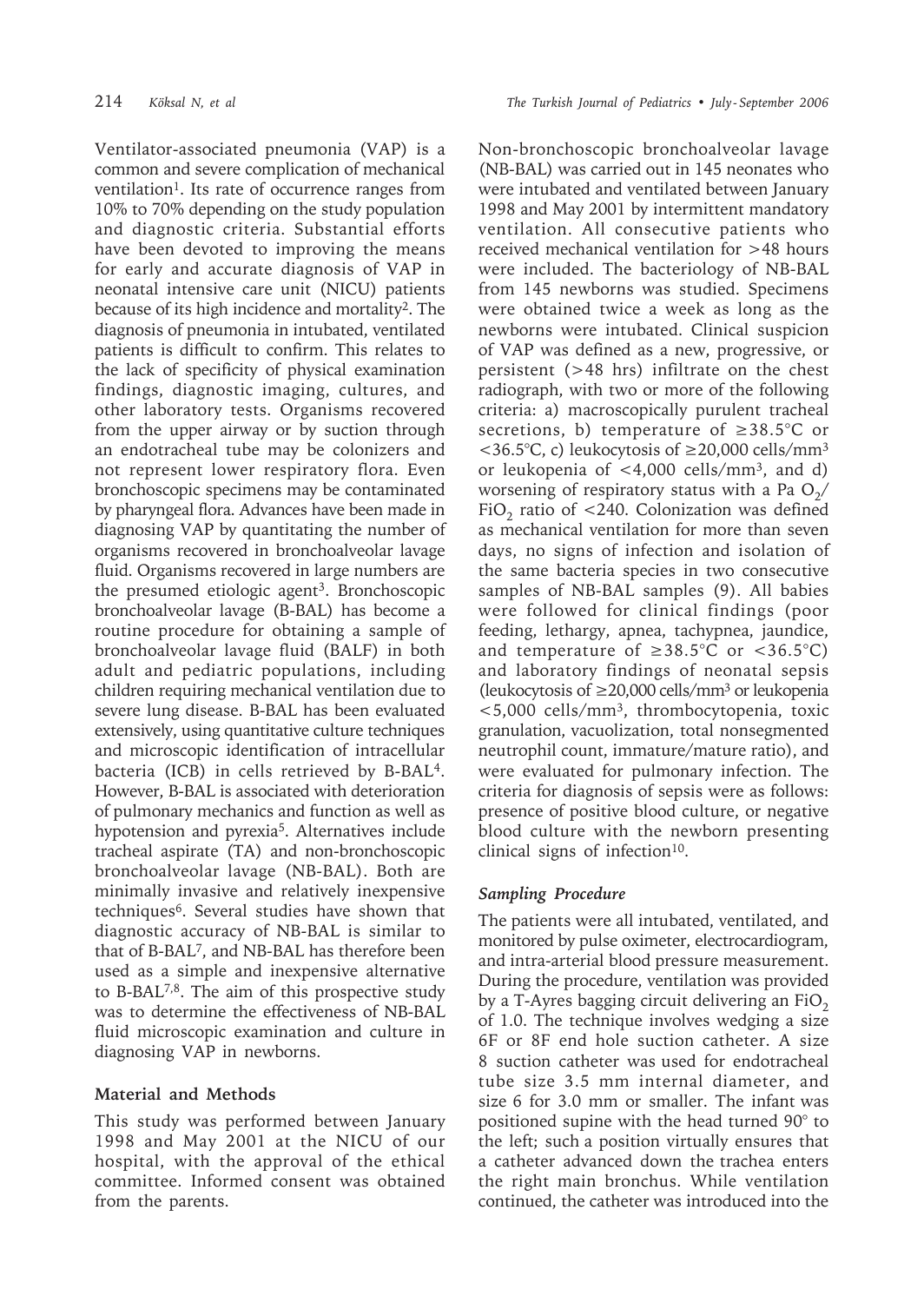endotracheal tube by way of a suction bullet in a swivel Y-connector, and gently advanced until met with resistance. An aliquot of 1 ml per kg body weight of saline, warmed to 37°C, was instilled through the catheter, coinciding with a positive pressure inflation of the lung. The dead space within the catheter was cleared with air after each injection. Low-pressure suction was then immediately applied (60 to 90 mm Hg for a size 8 catheter, 80 to 120 mm Hg for a size 6), and the return fluid collected in a mucus trap. A total of three aliquots were thus instilled, with suction after each.The fluid returned from all aliquots was pooled, and subsequently processed as described<sup>8</sup>.

Temperature, heart rate, blood pressure, and oxygen saturation were monitored throughout the procedure. One hour after completion of the sampling, a complete clinical examination and a chest radiograph were systematically performed.

Contraindications to NB-BAL were the following: mechanical ventilation with F IO<sub>2</sub> > 0.6, severe pulmonary interstitial emphysema, pneumothorax, bradycardia (heart rate <80 beats/min in neonates), hypotension (mean arterial pressure <40 mm Hg in neonates), and platelet count of <30,000/mm3.

# *Cytologic Analysis*

The cytologic study of NB-BAL was performed on a homogeneous sample. This sample was centrifuged for 10 min at 8,000 g, and the NB-BAL fluid was stained using Gram's and Wright stains. For NB-BAL specimens, a total cell count was performed on aliquots of resuspended NB-BAL using a hemocytometer counting chamber. Slides were stained with Wright and Gram's stains. The Gram's stain was examined at high magnification (x100) to determine the morphologic features of bacteria and the percentage of ICB (intracytoplasmic bacteria within macrophages and neutrophils) by counting 100 cells. To minimize the variability dependent on the operator's skill, all of the cytologic procedures were performed by the same microbiologist.

# *Bacteriologic Analysis*

The specimen was cultured on sheep's blood, chocolate agar, and MacConkey plates and all bacterial species isolated were identified

by standard microbiological technique. Each distinct colony was counted separately, multiplied by 10 and recorded as colony forming units per milliliter [(cfu)/ml] of BAL. We used 10<sup>5</sup> cfu/ml of BAL as the quantitative cut-off point for culture positivity.

### *Statistical Methods*

Quantitative variables were expressed as mean±SD, and comparisons between the two groups of children (infants with VAP and infants with no VAP) were performed using the unpaired Student's t-test. Qualitative variables were expressed as observed numbers or proportions, and comparisons between infants with and without VAP were performed using the chi-square contingency test. In all statistical testing procedures, p <.05 was considered significant. Standard definitions were used for determining the sensitivity, specificity, and predictive values.

# **Results**

Of the 145 neonates, 40 (27.5%) were infected and 12 (8.3%) were colonized. Forty-four patients (30%) developed VAP according to diagnostic categories based on clinical and radiologic criteria. Forty newborns with VAP (90%) had positive NB-BAL culture. The study group of 44 patients consisted of 14 girls and 30 boys. Eighty-two percent of this group were premature, with a mean gestational age of 30.2±3.8 weeks and birth weight of  $1720 \pm 734$  g. The newborns were on mechanical ventilation because of a variety of medical conditions. The diagnoses at admission of the 44 newborns with VAP were respiratory distress syndrome (n=37), meconium aspiration syndrome with persistent pulmonary hypertension (n=3), and hypoxic ischemic encephalopathy with persistent pulmonary hypertension (n=4). All babies received parenteral nutrition (PN). Mean duration of prior mechanical ventilation was 12.5±7.4 days. The duration of mechanical ventilation at this hospital stay ranged from 2 to 90 days, with a mean of 14 days and median of 8 days. Infants with VAP tended to receive mechanical ventilation for a longer period than those without VAP (p<0.0001). They also tended to require more manipulations, such as the placement of an umbilical catheter  $(p<0.001)$ .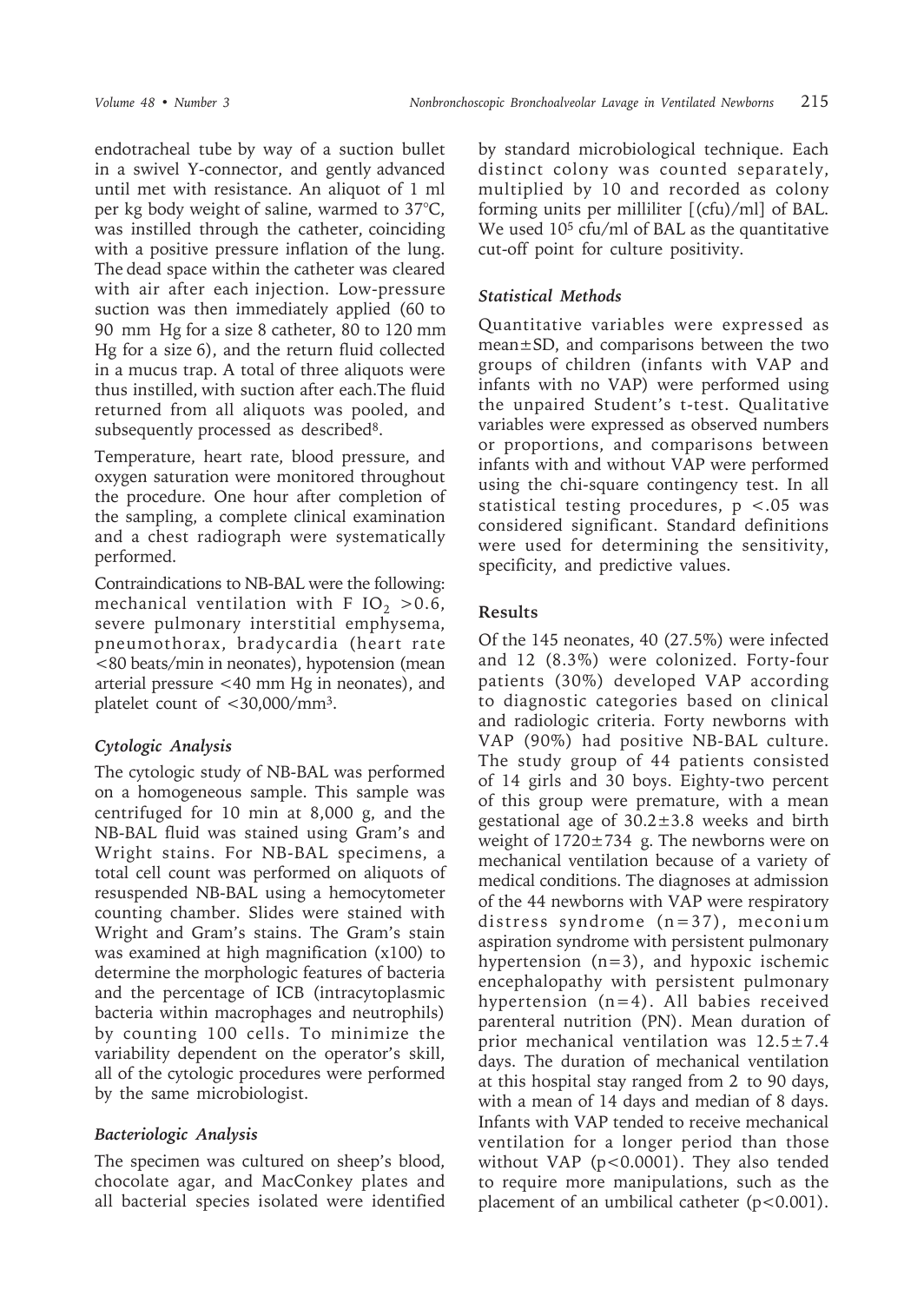The general characteristics of children with and without VAP were similar (Table I). The incidence of VAP increased with decreasing gestational age. The risk factors for VAP were found to be prematurity, placement of umbilical catheter, PN, and longer duration of mechanical ventilation.

Airway colonization occurred in 8 (20%) neonates within the first 72 hours of life and in 32 (80%) during the following days. Antibiotic treatment was changed on the basis of NB-BAL culture results. Follow-up cultures of the NB-BAL were obtained in 16 neonates in whom antibiotics were changed.

**Table I.** Clinical Characteristics of the Newborns With and Without Ventilator-Associated Pneumonia (VAP)

| Clinical Characteristics                  | VAP N:44       | No VAP N:101    |           |
|-------------------------------------------|----------------|-----------------|-----------|
| Gestational age (week)                    | $30.2 \pm 3.8$ | $33.4 \pm 3.8$  | < 0.05    |
| Gender (M/F)                              | 30/14          | 61/40           | <b>NS</b> |
| Birth weight (g)                          | $1720 \pm 734$ | $2090 \pm 1395$ | <b>NS</b> |
| Preterm $(\%)$                            | 36 (82%)       | 69 (68%)        | <b>NS</b> |
| Duration of mechanical ventilation (days) | $12.5 \pm 7.4$ | $6.5 \pm 4.8$   | < 0.0001  |
| Parenteral nutrition                      | 44             | 74              | < 0.001   |
| Central venous catheter                   | 44             | 78              | < 0.001   |

<sup>a</sup> Quantitative variables are expressed by mean  $\pm$  SD. NS: non-significant.

Two hundred and seven NB-BAL samples were obtained from 145 intubated neonates for microbiologic and cytologic evaluation of the distal airway. Concomitant with each NB-BAL, clinical data and laboratory tests were recorded. One hundred and fifty-five (85%) NB-BAL samples were negative and 52 (15%) were positive. Among the positive cultures, 63% were Gram-negative bacteria, 31% were Gram-positive bacteria, and 6% were fungi. The infecting agent was isolated in 52 specimens. Acinetobacter baumannii was the causative agent in 14 (27%), Klebsiella sp in 11 (21%), Staphylococcus aureus in 9 (17.3%), Pseudomonas aeruginosa in 5 (9.6%), Staphylococcus epidermidis in 5 (9.6%), Candida albicans in 3 (5.8%), Stenotrophomonas maltophilia in 3 (5.8%), and Escherichia ictaluri in 2 (3.9%) (Table II).

**Table II.** Results of Nonbronchoscopic Bronchoalveolar Lavage (NB-BAL) Fluid Culture

|                | NB-BAL fluid culture |      |  |
|----------------|----------------------|------|--|
| Pathogen       | N                    | $\%$ |  |
| A. baumannii   | 14                   | 27   |  |
| K. pneumoniae  | 11                   | 20   |  |
| S. aureus      | 9                    | 17   |  |
| P. aeruginosa  | 5                    | 10   |  |
| S. epidermidis | 5                    | 10   |  |
| C. albicans    | 3                    | 6    |  |
| S. maltophilia | 3                    | 6    |  |
| E. ictaluri    | 2                    | 4    |  |
| Total          | 52                   | 100  |  |

Negative cultures were found in 11 of these neonates, and 83% of these cases showed clinical improvement.

Twenty seven percent of the infants with VAP developed positive gastric aspirate culture, 18% had a positive blood culture, and 9% had a positive urine culture. The same microorganism grown in eight of the positive blood cultures was also isolated in the NB-BAL culture. Most common isolates from blood were A. baumannii (n=3), K. pneumoniae (n=2), S. aureus  $(n=2)$  and S. aeruginosa  $(n=1)$ (Table III). Colonization occurred rapidly; organisms initially appeared in gastric aspirates (mean 2 days), then in tracheal aspirates (mean 5 days) and then urine cultures (mean 7 days). The acquired organisms, many of which were antibiotic-resistant, were almost exclusively enteric Gram-negative bacilli (GNB) and S. aureus.

**Table III.** Microorganisms Isolated in Newborns With Ventilator-Associated Pneumonia

| Pathogen       | NB-BAL<br>culture | Bloodstream<br>infection | Urinary<br>tract | Stomach<br>infection colonization |
|----------------|-------------------|--------------------------|------------------|-----------------------------------|
| A. baumannii   |                   | 3                        |                  | 3                                 |
| K. pneumoniae  | 5                 | 2.                       |                  | 3                                 |
| S. aureus      | 5                 | 2                        |                  | 3                                 |
| P. aeruginosa  | 5                 |                          |                  | 2                                 |
| S. maltophilia | 2                 |                          |                  |                                   |
| E. ictaluri    |                   |                          |                  |                                   |

NB-BAL: Nonbronchoscopic bronchoalveolar lavage.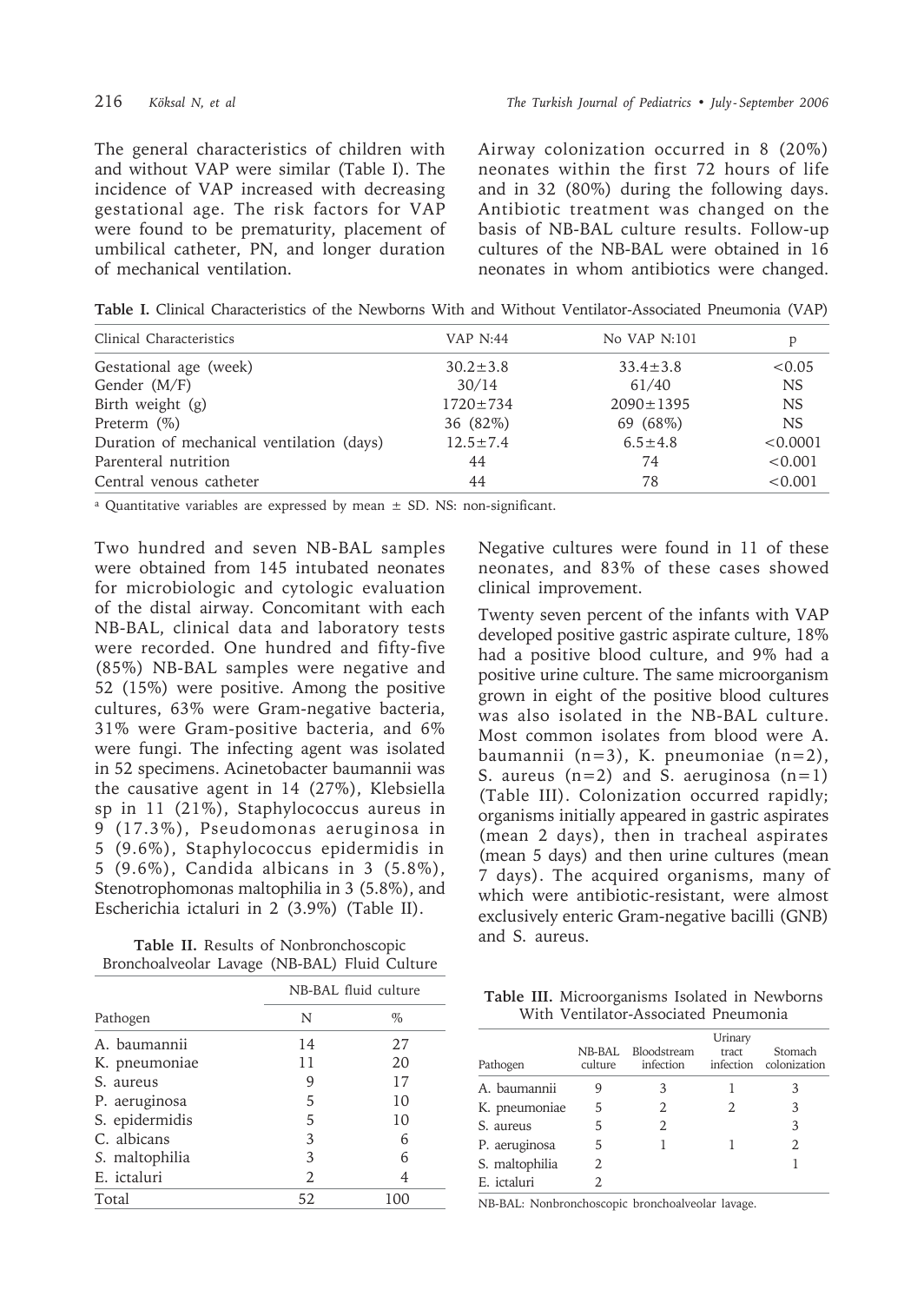According to our diagnostic criteria, 44 newborns had VAP, and NB-BAL cultures were positive in 40 (90%) of them. Accordingly, the sensitivity of NB-BAL fluid culture for VAP diagnosis was 90%, specificity 90%, positive predictive value 70% and negative predictive value 97%.

In our study, the presence of leukocytes in the NB-BAL fluid smear of infants with VAP was higher than that of the colonized babies (84%, 26%). This difference was statistically significant (p<0.0001). The sensitivity and the specificity of polymorphonuclear cells (PMNs) in NB-BAL fluid for the diagnosis were, respectively, 86% and 75%; positive and negative predictive values were 89% and 69%. The percentage of PMN containing ICB was significantly higher  $(14.6 \pm 4.7 \text{ versus}$  $1.1\pm3.4$ , <0.0001) in newborns with VAP. The presence of ICBs in 2% or more of the cells on the Giemsa stain corresponded to a sensitivity of 94%, specificity of 83%, positive predictive value of 94%, and negative predictive value of 83%. The sensitivity and specificity of combination of ICB and NB-BAL quantitative culture in sample for diagnosis were 94% and 90%, respectively, and the positive and negative predictive values were 71% and 98% (Table IV). Microscopic examination of NB-BAL fluid may help in differentiating tracheobronchial colonization and infection.

There were no significant complications associated with this method of NB-BAL. We determined a transient increase in systolic blood pressure in one newborn. This method was associated with transient arterial desaturation, but did not result in any prolonged compromise of gas exchange.

No arrhythmias, clinically significant pulmonary hemorrhage, or pneumothoraces occurred due to the procedure and no deaths were directly attributable to NB-BAL. The oxygenation index and ventilator setting were essentially the same before and after NB-BAL.

#### **Discussion**

Nosocomial pneumonia is a major cause of morbidity and mortality in hospitalized patients. The risk is especially high in the NICU, particularly in mechanically ventilated infants<sup>1</sup>. VAP is defined as a bacterial pneumonia that develops in a patient who has received mechanical ventilation for at least 48 hours. It is associated with a mortality rate of 33 to 71% despite treatment with antibiotics; this may be due to the virulence of the causative pathogens<sup>11</sup>. Despite an extensive experience with this disease, the accurate diagnosis of pneumonia remains confusing and difficult in mechanically ventilated patients. Therefore, several techniques have been developed to

**Table IV.** Comparison Between Sensitivity and Specificity of Microscopic Quantification of ICB in Macrophages and PMN By the Method of Sampling

|                                                     | Sensitivity (%) | Specificity $(\%)$ |
|-----------------------------------------------------|-----------------|--------------------|
| ICB in NB-BAL sample                                | 94              | 83                 |
| NB-BAL fluid culture*                               | 90              | 90                 |
| PMN in NB-BAL sample                                | 86              | 75                 |
| Combination of ICB and NB-BAL quantitative culture* | 94              | 90                 |

\*cfu/ml: Colony-forming units per milliliter. ICB: Intracellular bacteria. NB-BAL: Nonbronchoscopic bronchoalveolar lavage. PMN: Polymorphonuclear cells.

Five of the 44 patients (11%) died. In all five newborns who were receiving an empirical antimicrobial treatment at the time of their inclusion in the study, the cause of death was attributed directly to multi-resistant Gramnegative pneumonia and sepsis. Histologic examination and quantitative cultures of lung-biopsy specimens were consistent with NB-BAL results.

improve the accuracy of the diagnosis. Many diagnostic techniques, such as protected specimen brush<sup>11</sup>, BAL<sup>8</sup>, and protected BAL12, performed with or without fiberoptic bronchoscopy, have been evaluated. There are some potential risks involved in performing bronchoscopies in ventilated patients, including temporary alterations in lung mechanics and gas exchange, barotrauma, increase in intracranial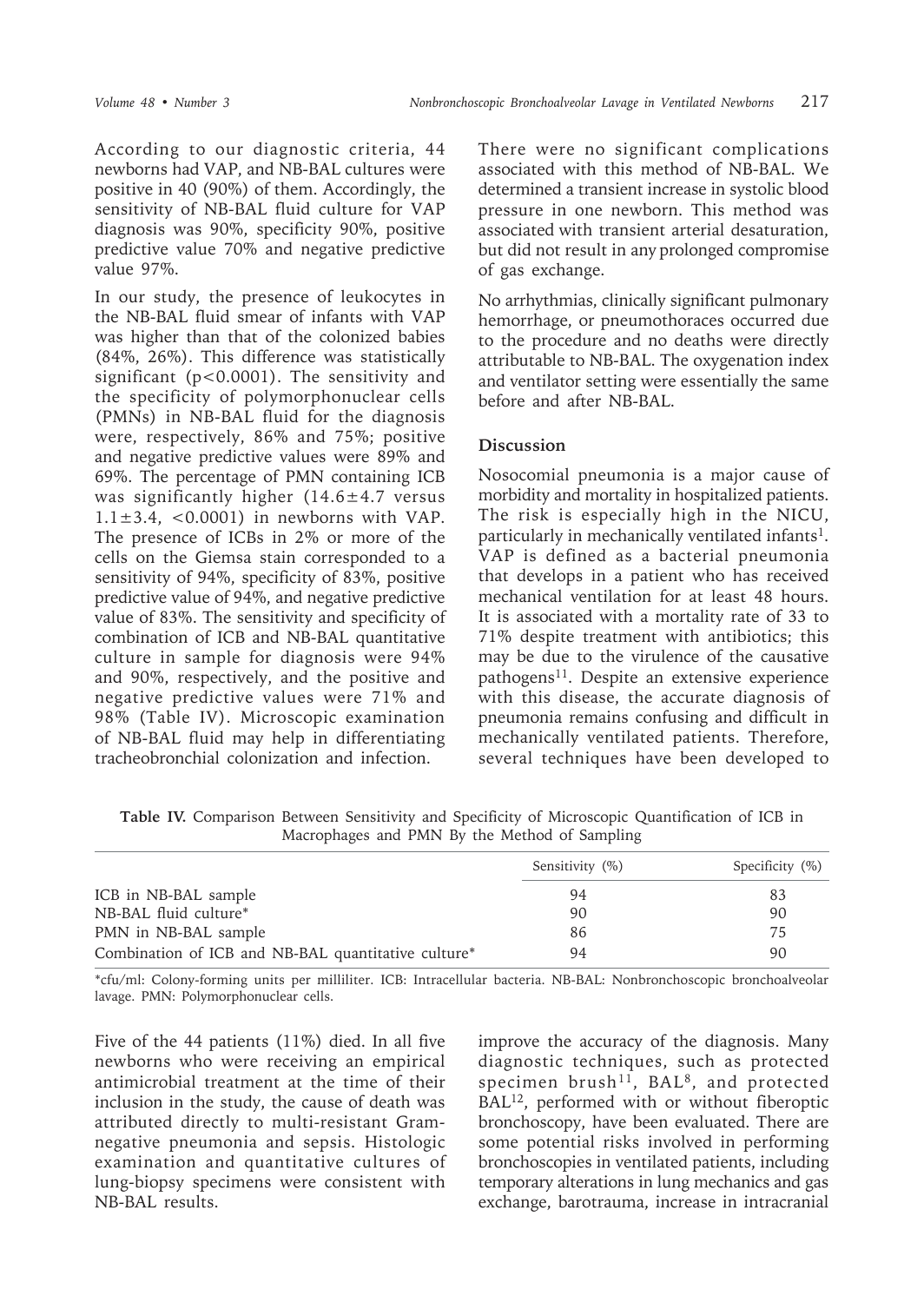pressure, or cross-transmission of pathogens. Other reported complications have included arrhythmias, transient worsening in pulmonary infiltrates, and fever. There is some additional risk with specific procedures, including bleeding from the brush procedure or severe hypoxemia from the BAL procedure. These risks are also present for blind procedures, and the risk of hypoxemia is present even in collecting tracheal aspirate6. End-expiratory volume and positive end-expiratory pressure are reduced, facilitating alveolar closure and venous admixture. These changes slowly improved after the procedure5. Recently, NB-BAL has been described in ventilated infants and children<sup>7</sup>, and such techniques have been performed in neonates, including premature infants weighing less than 1,500 g13,14.

Marquette et al.15 showed at least moderate specificity for noninvasive as well as invasive sampling techniques. NB-BAL is a very useful technique for investigating respiratory disorders of newborn infants. It is safe and easy to perform even in the sickest infants receiving mechanical ventilation<sup>6</sup>.

In this study, 207 NB-BAL were obtained from the distal airway of 145 intubated neonates for microbiologic and cytologic evaluation. Of the 145 neonates, 40 (27.5%) were infected and 12 were colonized. Forty-four patients (30%) developed VAP according to diagnostic categories based on clinical and radiologic criteria. Forty newborns with VAP (90%) had positive NB-BAL culture. One hundred and fifty-five BAL were negative, while the 52 (15%) positive yielded Gram-negative bacteria (63%), Gram-positive bacteria (31%), and fungi (6%). Mas-Munoz et al.<sup>16</sup> reported coagulase-negative staphylococcus as the leading causative agent (45%), followed by K. pneumoniae (17%), in the etiology of pneumonia in mechanically ventilated patients. Brook et al.17 also reported S. aureus as the most common agent. In contrast, we cultured A. baumannii in 27%, followed by Klebsiella<sup>21</sup> and S. aureus (17.3%).

In our study, the sensitivity of NB-BAL fluid culture for VAP diagnosis was 90%, specificity 90%, positive predictive value 70% and negative predictive value 97%. Balthazar et al.18 had reported that the sensitivity of BAL fluid culture for VAP diagnosis was 77%, specificity 87%,

positive predictive value 71%, and negative predictive value 90%. Our data suggest that NB-BAL culture has good sensitivity and high specificity for VAP diagnosis.

Recent studies have shown the usefulness of microscopic examination of the BAL fluid for early diagnosis of VAP. Gram and Giemsa stains identify most of the microorganisms that grow at significant concentrations, but their validity is a subject of controversy3,4. In the study by Rello et al.19, the diagnosis of VAP was confirmed in only 46% of the cases. Furthermore, these tests did not distinguish between colonization and infection. In our study, the presence of leukocytes in the BAL fluid smear of infants with VAP was higher than that of the colonized babies (84%, 26%). This difference was statistically significant (p<0.0001). The sensitivity and specificity of PMNs in NB-BAL fluid for the diagnosis were 86% and 75%, respectively. We showed the percentage of ICBs was significantly higher in nosocomial pneumonia (14.6±4.7 versus  $1.1\pm3.4$ ) (<0.0001). The diagnostic accuracy of Gram's stain was at least as good as the examination of ICB in our series of patients. Unfortunately, few data are available on the usefulness of Gram's stain in BAL in case of VAP. Papazian et al.20 have reported both the presence and absence of ICB. In this study, the presence of neutrophils containing bacteria was found highly specific (98.3%), but unfortunately not sensitive enough (19.2%). Allaouchiche and coworkers<sup>21</sup> reported the sensitivity (84%), specificity (80%), positive predictive value (69%), and negative predictive value (90%) of the presence of ICBs. In our study, we determined that the presence of ICBs in 2% or more on Giemsa stain corresponded to a sensitivity of 94%, specificity of 83%, positive predictive value of 94%, and negative predictive value of 83%. We found that the sensitivity and specificity of combination of ICB and PMN counts in NB-BAL sample for diagnosis were respectively 94% and 75%. The count of ICBs in NB-BAL fluid allows a rapid and accurate diagnosis of VAP. This technique is a sensitive and specific means for early and rapid diagnosis of pneumonia and allows specific treatment for most patients. In our opinion, the determination of ICBs in NB-BAL fluid may be considered as the reference method for the early diagnosis of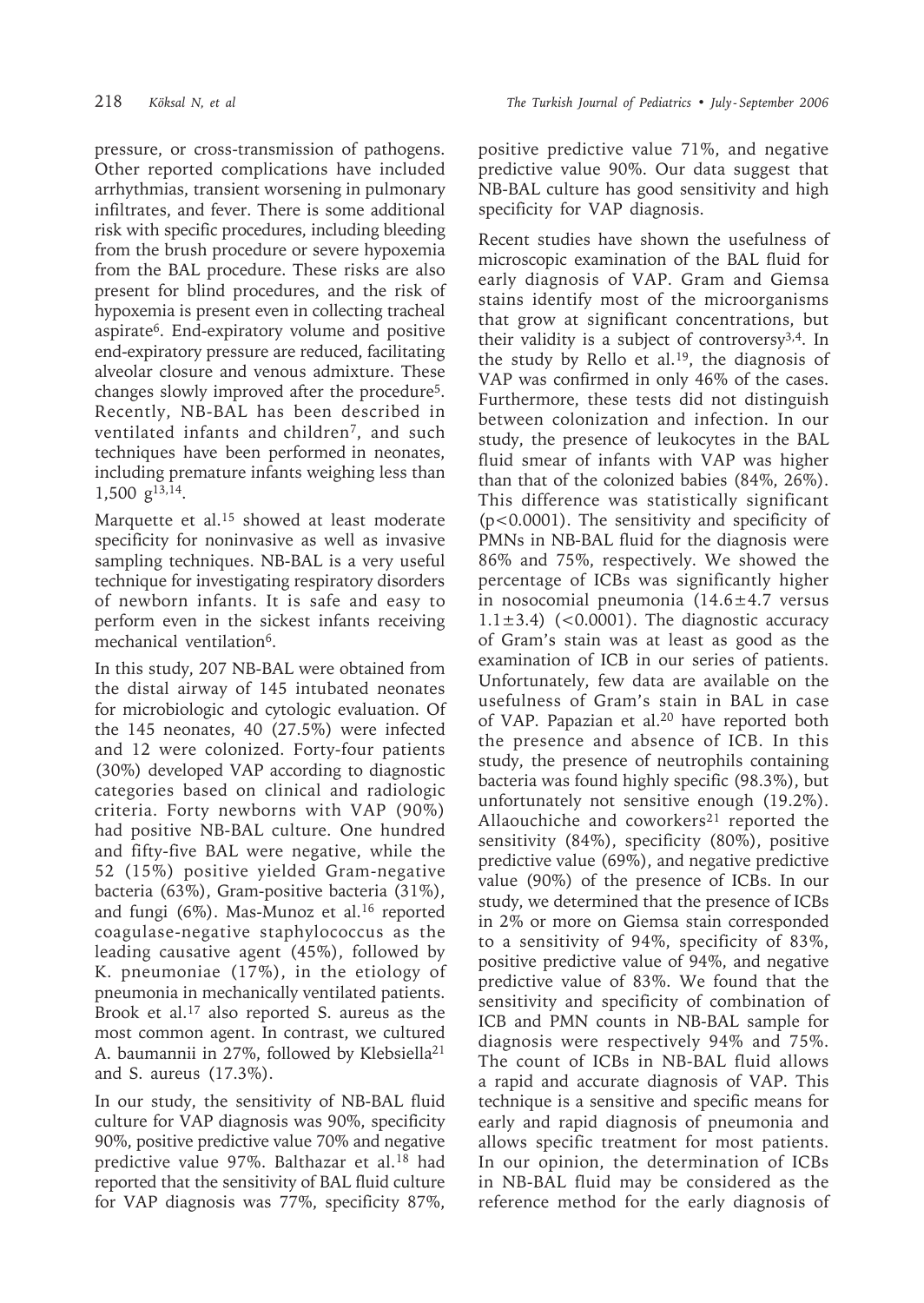VAP. Microscopic examination of NB-BAL fluid may help to differentiate tracheobronchial colonization and infection. We found that the sensitivity and specificity of combination of ICB and NB-BAL quantitative culture in sample for diagnosis were 94% and 90%, respectively, and the positive and negative predictive values were 71% and 98%. Immediate diagnosis of VAP is possible with NB-BAL, and culture allows the identification of the causative microorganisms in the following days.

There were no significant complications associated with this method of NB-BAL. We observed a transient increase in systolic blood pressure in one newborn. Belai et al.<sup>14</sup> also reported a transient increase in systolic blood pressure in neonates. This method was associated with transient arterial desaturation, but did not result in any prolonged compromise of gas exchange. Transient arterial oxygen desaturation that readily resolves occurred in our babies, and this has been previously described by Dargaville<sup>8</sup> and Grigg<sup>13</sup>. NB-BAL is generally well-tolerated by critically ill mechanically ventilated newborns.

A. baumannii, K. pneumoniae and S. aureus were the most frequently isolated bacteria, especially in the 44 newborns with VAP. In such situations, therapeutic decisions based on clinical features, radiographic findings, and local epidemiology may be inadequate, because most of these bacterial isolates have significant antimicrobial resistance<sup>22</sup>. Inappropriate antimicrobial therapy has been shown to be strongly related to mortality. NB-BAL, which yielded 90% of the causative microorganisms in our study, may guide decisions concerning antibiotic choice.

We conclude that NB-BAL is well tolerated and clinically useful in mechanically ventilated newborns. This prospective study shows that NB-BAL is effective in collecting distal respiratory tract secretions, with a minor degree of contamination. These results suggest that NB-BAL fluid microscopic examination and cultures can offer a sensitive and specific means to diagnose VAP in newborns and may provide relevant information about the causative pathogens. In ventilator-associated pneumonia, NB-BAL was contributive to decision-making concerning antimicrobial therapy. Initiation of antibiotics may be guided by microscopic

examination of NB-BAL. Later, the initial therapy can be modified, based on the results of NB-BAL quantitative cultures.

#### **REFERENCES**

- 1. Jolley AE. The value of surveillance cultures on neonatal intensive care units. J Hosp Infect 1993; 25: 153-159.
- 2. Craven DE, Kunches LM, Kilinsky V, Lichtenberg DA, Make BJ, McCabe WR. Risk factors for pneumonia and fatality in patients receiving continuous mechanical ventilation. Am Rev Respir Dis 1986; 133: 792-796.
- 3. Baltimore RS. The difficulty of diagnosing ventilatorassociated pneumonia. Pediatrics 2003; 112: 1420-1421.
- 4. Sole-Violan J, Rodriguez de Castro F, Rey A, Martin-Gonzalez JC, Cabrera-Navarro P. Usefulness of microscopic examination of intracellular organisms in lavage fluid in ventilator-associated pneumonia. Chest 1994; 106: 889-894.
- 5. Klein U, Karzai W, Zimmerman P, et al. Changes in pulmonary mechanics after fiberoptic bronchoalveolar lavage in mechanically ventilated patients. Intensive Care Med 1998; 24: 1289-1293.
- 6. Burmester M, Mok Q. How safe is non-bronchoscopic bronchoalveolar lavage in critically ill mechanically ventilated children? Intensive Care Med 2001; 2: 716-721.
- 7. Schindler MB, Cox PN. A simple method of bronchoalveolar lavage. Anaesth Intensive Care 1994; 22: 66-68.
- 8. Dargaville PA, South M, McDougall PN. Comparison of two methods of diagnostic lung lavage in ventilated infants with lung disease. Am J Respir Crit Care Med 1999; 160: 771-777.
- 9. Souweine B, Veber B, Bedos JP, et al. Diagnostic accuracy of protected specimen brush and bronchoalveolar lavage in nosocomial pneumonia: impact of previous antimicrobial treatments. Crit Care Med 1998; 26: 236-244.
- 10. Bradley JS. Neonatal infections. Pediatr Infect Dis 1985; 4: 315-320.
- 11. Torres A, Aznar R, Gatell JM, et al. Incidence, risk, and prognosis factors of nosocomial pneumonia in mechanically ventilated patients. Am Rev Respir Dis 1990; 142: 523-528.
- 12. Chastre J, Viau F, Brun P, et al. Prospective evaluation of the protected specimen brush for the diagnosis of pulmonary infections in ventilated patients. Am Rev Respir Dis 1984; 130: 924-929.
- 13. Grigg J, Arnon S, Silverman M. Fractional processing of sequential bronchoalveolar lavage fluid from intubated babies. Eur Respir J 1992; 5: 727-732.
- 14. Belai YZ, Findlay RD, Lau AS, Walther FJ. Bronchoalveolar lavage in ventilated newborn infants: safety and tumor necrosis factor-α activity. J Perinatol 1997; 17: 360-365.
- 15. Marquette CH, Copin MC, Wallet F, et al. Diagnostic tests for pneumonia in ventilated patients: prospective evaluation of diagnostic accuracy using histology as a diagnostic gold standard. Am J Respir Crit Care Med 1995; 151: 1878-1888.